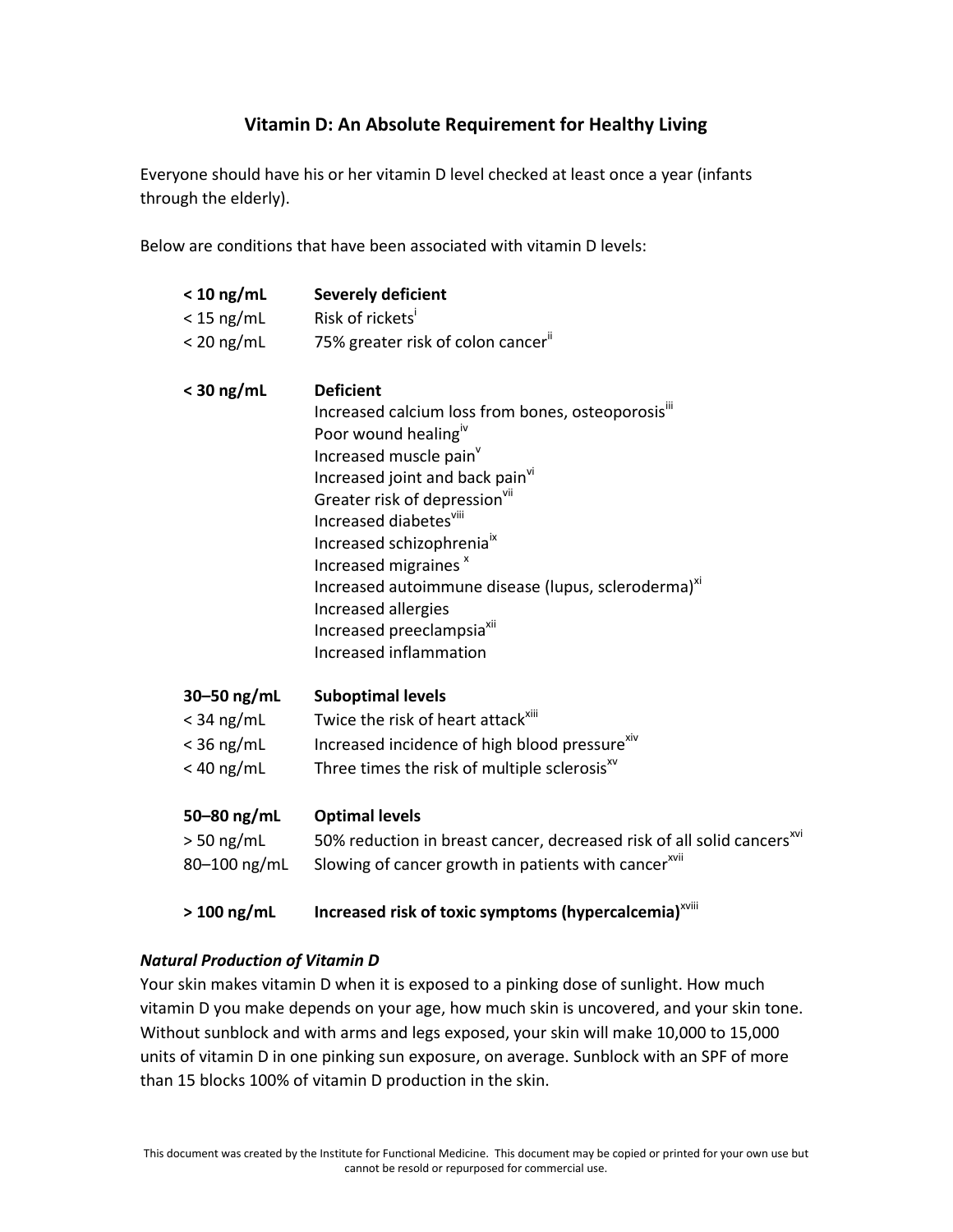Depending on the latitude at which you live, you may only get enough radiation from the sun for vitamin D production between May and October. Also, the darker your skin, the more sun you need to make enough vitamin D.

## *Vitamin D Supplementation Doses*

Normal dosing of vitamin D depends on your blood levels. Treatment doses for blood level ranges are:

| $<$ 10 ng/mL $-$  | 10,000 units per day |
|-------------------|----------------------|
| 10-20 ng/mL-      | 10,000 units per day |
| $20 - 30$ ng/mL - | 8,000 units per day  |
| 30-40 ng/mL-      | 5,000 units per day  |
| 40-50 ng/mL $-$   | 2,000 units per day  |

If you are taking a vitamin D supplement, adequate calcium and magnesium intake are also required.

It is very difficult to get too much vitamin D. People can take up to 10,000 units per day for 6 months and not have any adverse effects. However, people with sarcoidosis, tuberculosis, Lyme disease, lymphoma, or kidney disease have to be supplemented carefully because of an increased risk of their blood calcium level becoming too high.

## *Rechecking Your Vitamin D Level*

It is recommended that you have your vitamin D level rechecked within 2 weeks to 2 months after starting supplementation, depending on your medical and health condition. Other lab tests for calcium, ionized calcium, magnesium, and parathyroid hormone levels (PTH) may also be done during the recheck.